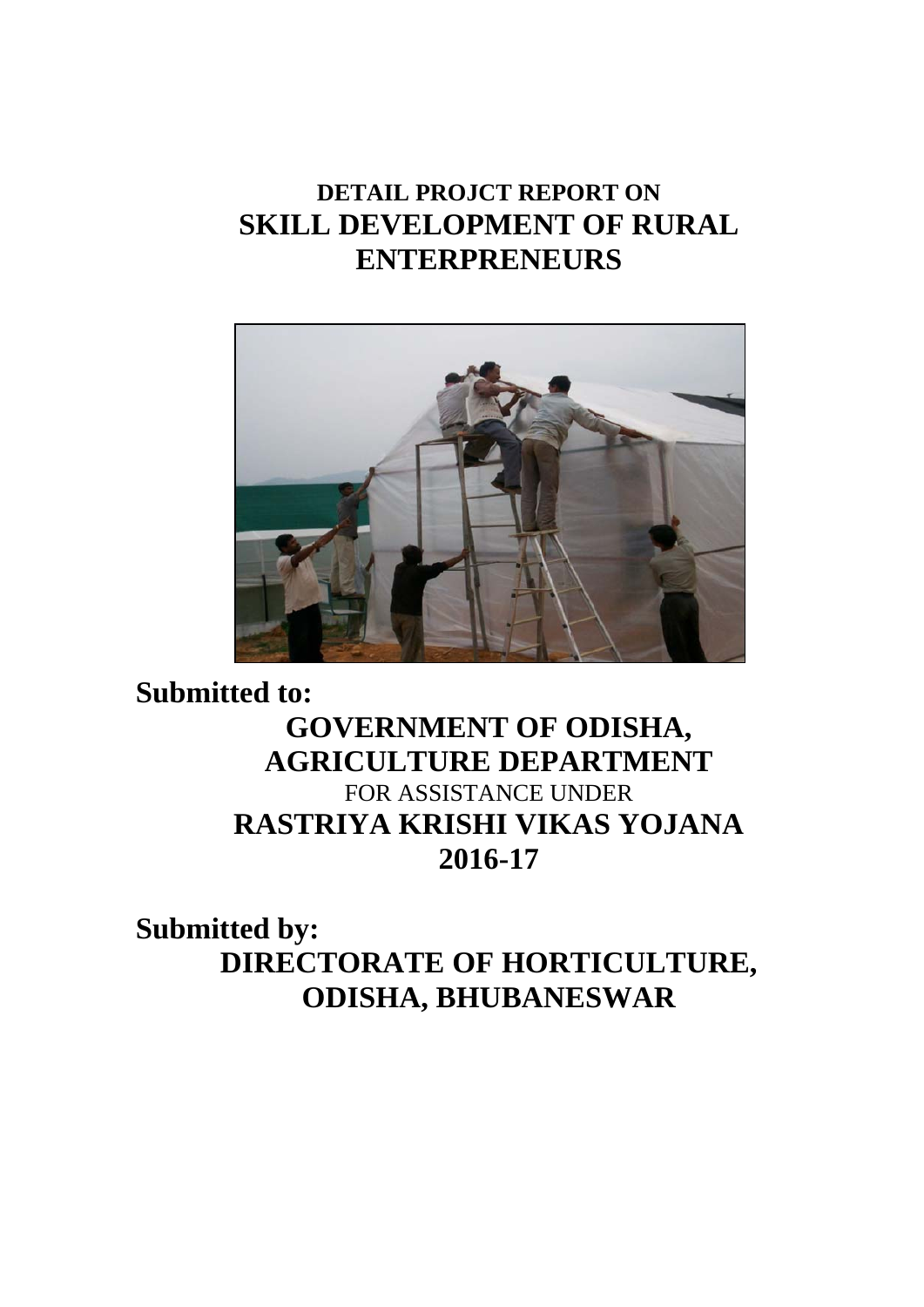# **PROJECT SUMMARY**

| Name of the Project        | : SKILL DEVELOPMENT OF RURAL<br><b>ENTERPRENEURS</b>                                                                                                                                               |
|----------------------------|----------------------------------------------------------------------------------------------------------------------------------------------------------------------------------------------------|
| Proposed Work              | : Skill Development training programmes<br><b>No. of Batches: 60</b><br>No. of trainees: 1500                                                                                                      |
| <b>Site</b>                | : 1. School of Horticulture, Khurdha<br>2. Horticulture Training Institute, Nildunguri<br>Sambalpur<br>3. Horticulture Training Institute, Kalinga,<br>Kandhamal<br>4. Centre of Excellence, Deras |
| Project cost               | $:$ Rs.150.00 lakhs                                                                                                                                                                                |
| Source of fund             | : Rastriya Krishi Vikash Yojana<br>2016-17: 150.0 lakh rupees                                                                                                                                      |
| <b>Implementing Agency</b> | : Directorate of Horticulture,<br>Odisha, Bhubaneswar                                                                                                                                              |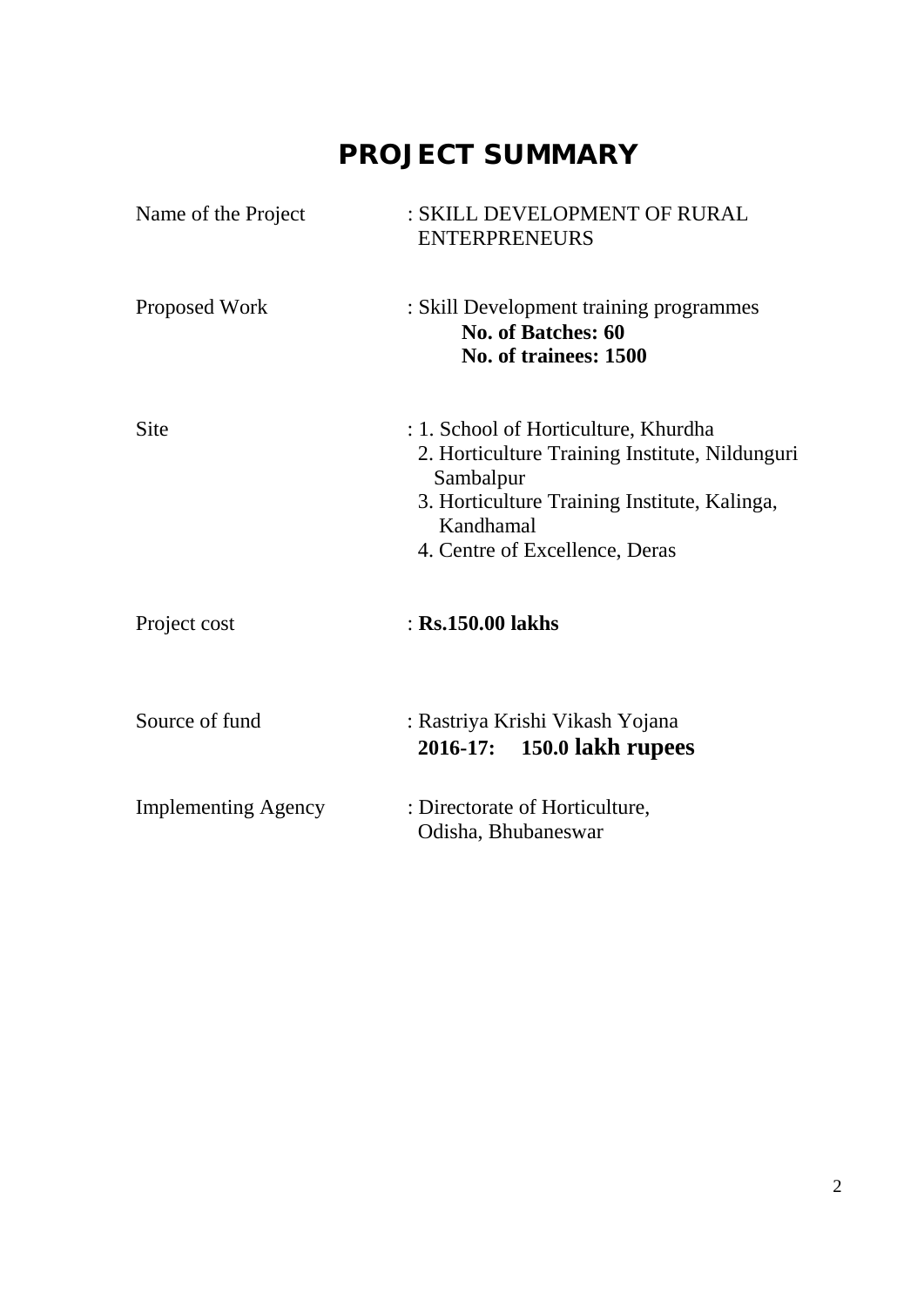# **SKILL DEVELOPMENT OF RURAL ENTERPRENEURS 1.0. INTRODUCTION**

 Odisha has a wide variety of climate and soils on which a large number of horticulture crops such as fruits, vegetables, potato, tropical tuber crops, mushroom, ornamentals, medicinal and aromatic plants, plantation crops, spices, cashew cocoa and betel vine are grown. At national level horticulture sector has emerged as a potential player in the Indian economy contributing 30% to GDP in agriculture from more 13.5% area under horticultural crops as well as a means of diversification in overall development of agriculture.

 Horticulture invariably improved the economic status of our farmers. The earlier seasonal availability of fruits and vegetables has now extended to all the year round, increasing the per capital consumption of fruits and vegetables. It has also played a significant role in women empowerment, providing employment opportunities through mushroom cultivation, floriculture, processing, nursery raising, vegetable seed production etc. The national goal of achieving 6.5% growth in agriculture during  $12<sup>th</sup>$  Plan period can be achieved through the major contribution in growth from horticulture.

**2.0. Potential for Horticulture:** The agro-climatic diversity in the state with its high rain fall distributed over a four-month monsoon and a reasonably moderate winter allows for growing a variety of horticultural crops. The agro-climatic conditions are immensely suitable for perennial fruit crops like mango, litchi, guava, oranges and limes; annual fruit crops like banana, pineapple and papaya; spices like ginger, turmeric and chilly, a variety of root and tubers and a whole range of vegetables. The low-temperature in hilly areas at higher altitude offer ideal conditions for growing off-season vegetables. Of late floriculture is also showing excellent prospects. The State thus enjoys a natural comparative advantage for horticulture with possibilities for growing a diversified basket of fruits, vegetables, spices, tubers and flowers; whose potential has not been fully exploited.

#### **A. Present scenario:**

**a. Fruits:** Mango, guava, citrus, sapota, banana, litchi and papaya are the major fruits grown in the state over an area of 3.25 lakh ha. Mango, guava, banana, papaya, k.lime are grown all over the state where as orange, sapota and litchi in certain pockets. The area, production and productivity of various fruit crops for last four years are given below.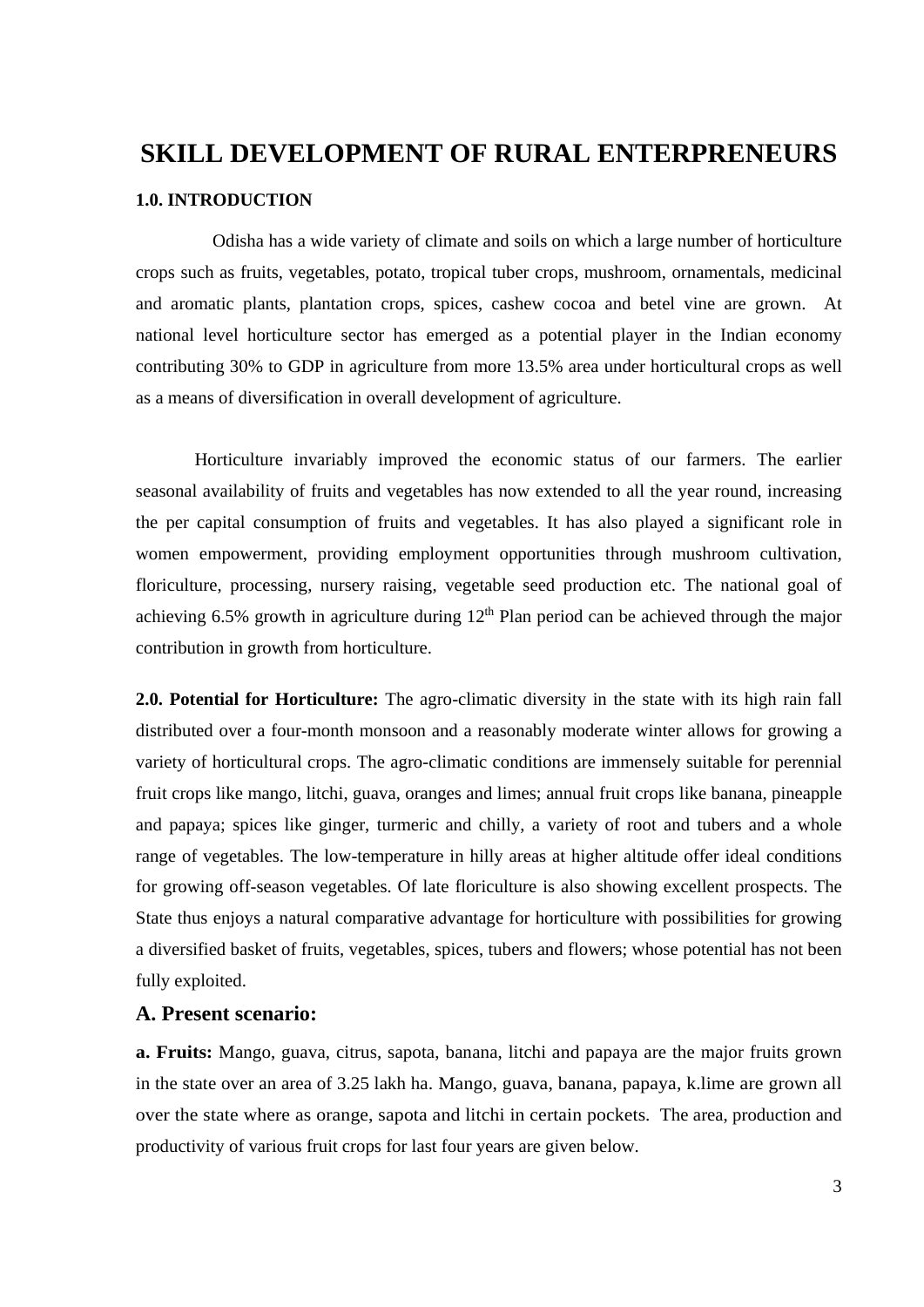| Year    | Area (ha.) | Fruit bearing area (ha) | Production (MT.) | Productivity (MT.) |
|---------|------------|-------------------------|------------------|--------------------|
| 2014-15 | 325846     | 258323                  | 2148287          |                    |

**b. Vegetables:** The soil and climatic conditions of Odisha is favorable for growing a variety of vegetables throughout the year.. The per capita availability of vegetables remains higher from the daily requirement of 285 gm. Vegetables are being grown throughout the state with an area of 6.77 lakh ha and production of 94.25 lakh tonnes. Major vegetables cultivated in the state are brinjal, tomato, onion, cole crops, okra and gourds. The average productivity of vegetables in the state is 12. 9 tonnes/ha against national average of 13.92 tonnes per ha.

| r ear  | Area (ha., | Production (MT) | Productivity (MT) |
|--------|------------|-----------------|-------------------|
| 2014-1 | 77001      | 9425208         | $13.0^\circ$      |

**c. Spices:** The important spices of the state are ginger, turmeric, chilli, coriander and garlic which are presently grown over an area of 1.55 lakh ha with production of 4.89 lakh metric tonnes. Export of organic spices through Kandhamal Apex Spices Association for Marketing (KASAM) is promising and become a remunerative sector to be exploited by our farmers in a big way. The area, production and productivity of spices are given below:

| ′ear  | Area (ha.                | (lakh)<br>Production | (MT)<br>Productivity |
|-------|--------------------------|----------------------|----------------------|
| 2014- | 55296<br>1 <i>JJ4J</i> U | 190075               | <u>J.IJ</u>          |

**d. Flowers:** Floriculture is the fast emerging and rapidly growing sector in the state. Earlier, known mere as a gardener's activity, it has become a lucrative venture, creating huge employment potential as indicated by the growing number of florist. It is worthwhile to mention that Odisha is a treasurer house of many orchids. Commercial flowers are being grown in the sub urban areas and as home stead in inland districts over an area of 7434 ha. The area under floriculture is increasing due to the increasing demand for flowers in the urban areas and timely intervention of the Directorate of Horticulture by providing input and logistic support.

| Floricultural crop | Area (Ha) | Production       | Productivity (MT/Ha) |
|--------------------|-----------|------------------|----------------------|
| Rose               | 1868      | 3584 lakh stems  | 1.91 lakh stems      |
| Gladioli           | 2370      | 2354 lakh spikes | 0.99 lakh spikes     |
| Tuberose           | 509       | 1281.8 MT qtls   | $2.46$ MT/ha         |
| Marigold           | 2681      | 24580 MT         | $9.14$ MT/ha         |
| Gerbera            | 6         | 88 lakh stems    | 14.33 lakh stems     |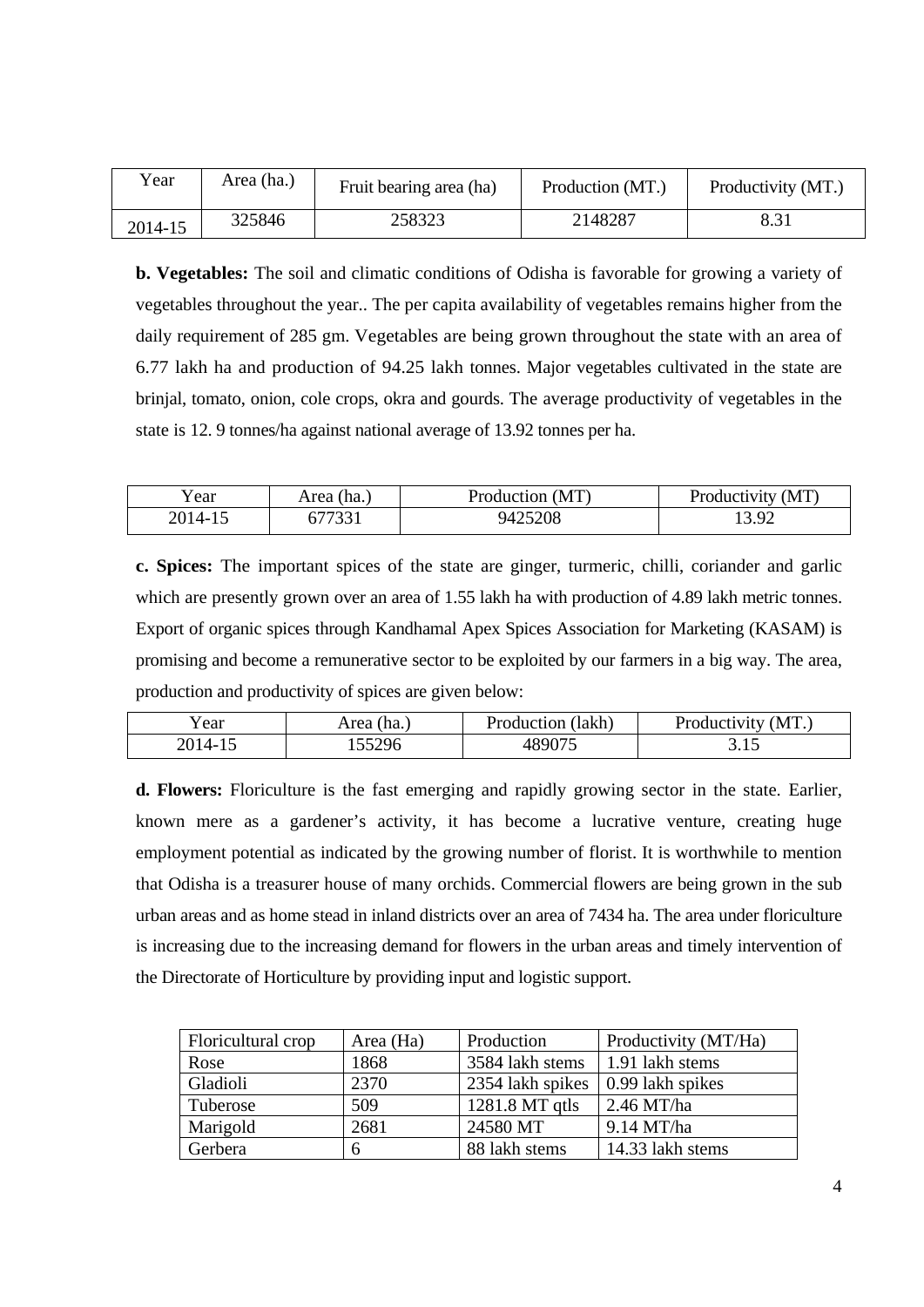**e. Plantation crops:** The 480 km. coastal line favours the growing of plantation crops, like coconut, cashew and arecanut. The devastating super cyclone during 1999 and 2013 caused a set back to the coconut & cashew plantations. Further, being a dry land crop cashew is grown throughout the state particularly in the rain fed condition over an area of about 1.47 lakh hectare. Coconut is being grown in 50778 ha with an annual production of 35.67 crores of nuts. Oil palm plantations are also being taken up at certain pockets of the state.

| Plantation crops | Area (Ha) | Production      | Productivity    |
|------------------|-----------|-----------------|-----------------|
| Coconut          | 50778     | -3750 Lakh nuts | 7400 nuts /ha   |
| Cashew           | 147010    | 90094 (MT)      | $0.764$ (MT/ha) |

#### **3. Need of the training**

 Transfer of technology plays a vital role for appropriate utilization of research findings in the farmers' field. The need for giving emphasis on the Skill Development, especially for the less educated, poor and out of school youth has been highlighted in various forums. The skill level and educational attainment of the work force determines the productivity, income levels as well as the adaptability of the working class in changing environment. Large percentage of population in Odisha is living below poverty line. Out of the important causes is lower percentage of skilled persons in the workforce.

 Skill based trainings enhance the knowledge base and efficiency of the farmer on use of the technology, thereby increasing production and productivity of crops. Rural youth have enough potentialities to shape the economic condition of farm family. Only formal education is insufficient to meet the present day requirement of employment and income generation. Vocational and professional trainings in horticulture and allied areas are important to make themselves employed. Keeping this in view, a set of trainings has been proposed in horticulture sector to enhance the knowledge and skill of interested young farmers of the state. This will help in employment generation and entrepreneurship development in farm sector and will generate an array of key communicators in the field of agriculture and allied areas.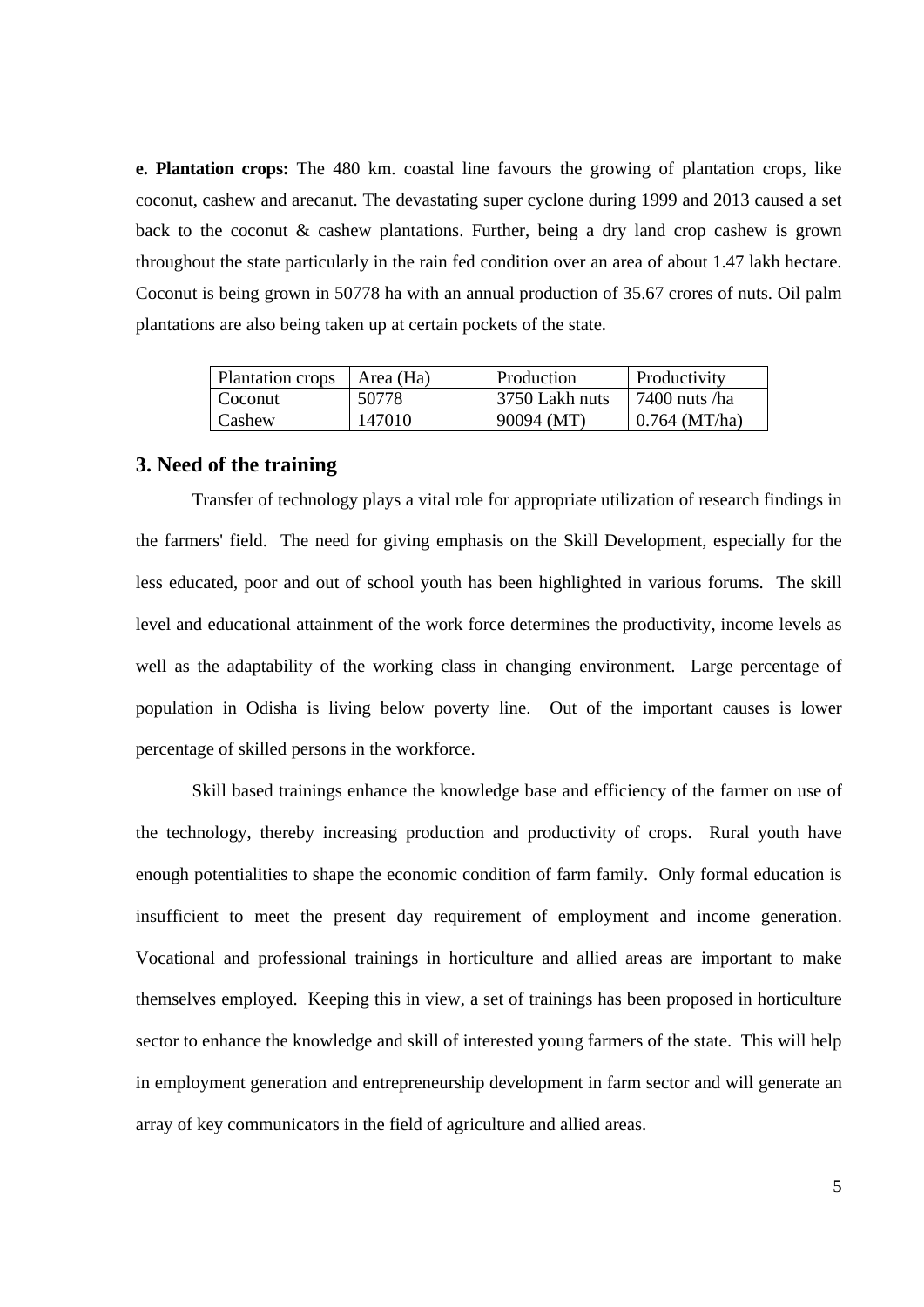#### **4. Objectives of training**

The basic objectives of the training programme are as follows:

- To develop a group of skilled personnel for entrepreneurship development in horticulture.
- Generate key communicators in rural areas for technology transfer in horticulture.
- Enhancement in production of various horticultural crops by use of up-to-date technology.
- Employment generation in rural areas by increasing opportunity in horticulture sector.
- Creating environment to attract rural youth for horticultural work.
- Demand driven short term training courses based on modular employable skills decided in consultation with OUAT.
- Skill up gradation and capacity development to meet the demands of various target groups.
- Optimum utilization of existing infrastructure to make training cost effective.

#### **5. Strategy**

To achieve the said objectives it has been proposed to conduct training programmes for rural youths on:

- 1. Micro-irrigation and protected cultivation management
- 2. Orchard Management
- 3. Nursery Business Management
- 4. Post Harvest management, Value addition and Preservation
- 5. Seed and Quality planting material production
- 6. Integrated Horticulture

Besides trainings will also be imparted to the officials and sponsored programmes.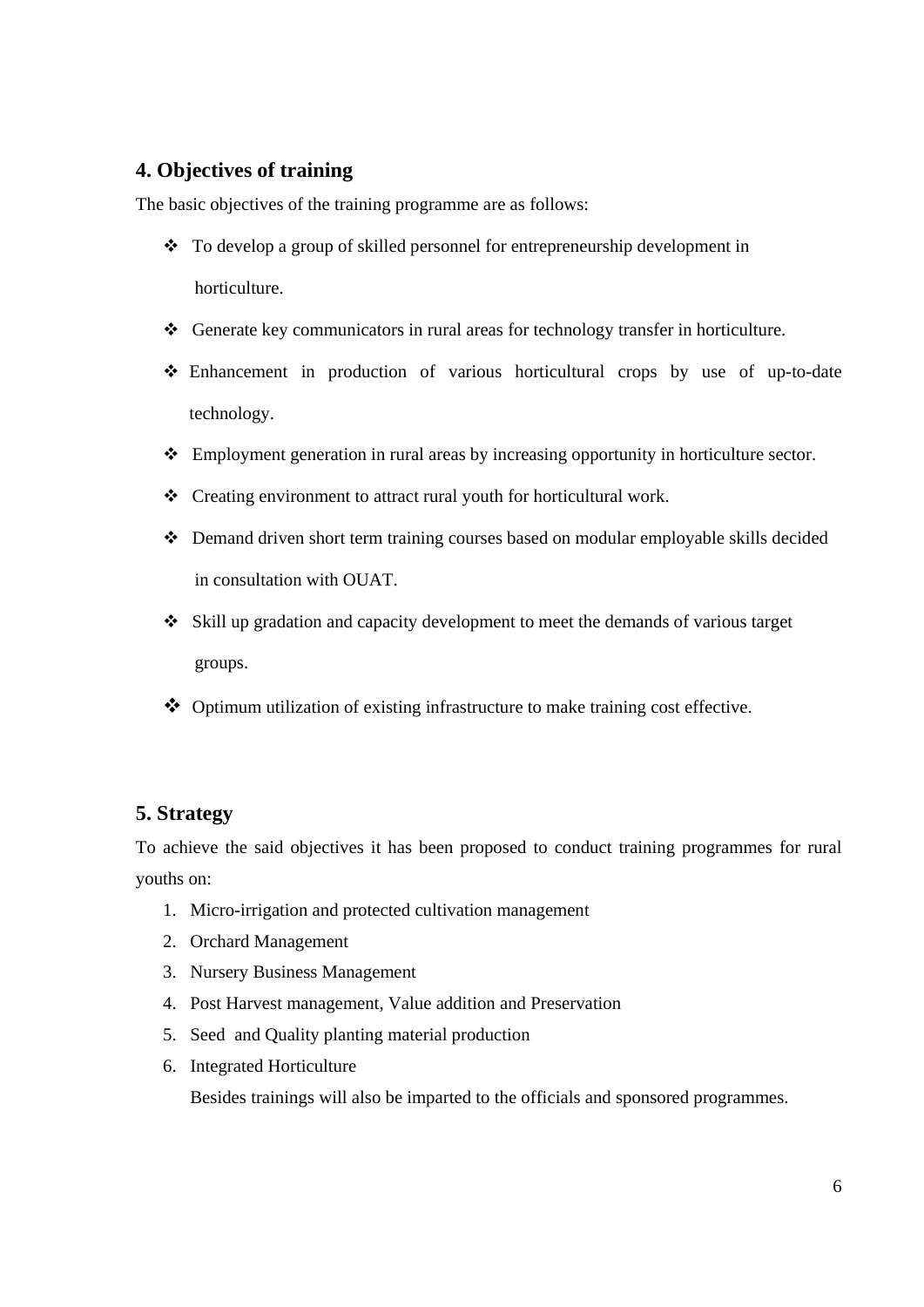|                | <b>ABSTRACT OF THE TRAINING COURSES (2016-17)</b>                        |                |                |              |              |
|----------------|--------------------------------------------------------------------------|----------------|----------------|--------------|--------------|
| S1.            | Name of the                                                              | Course         | No of          | No of        | Total no of  |
| No.            | training course                                                          | N <sub>o</sub> | trainings to   | participants | participants |
|                |                                                                          |                | be             | per group    |              |
|                |                                                                          |                | conducted      |              |              |
| $\mathbf{1}$   | Micro-irrigation<br>and protected<br>cultivation<br>management           | $H-101$        | 6              | 25           | 150          |
| $\overline{2}$ | Orchard<br>Management                                                    | $H-102$        | 20             | 25           | 500          |
| 3              | <b>Nursery Business</b><br>Management                                    | $H-103$        | 5              | 25           | 125          |
| $\overline{4}$ | <b>Post Harvest</b><br>management,<br>Value addition and<br>Preservation | H-104          | $\overline{4}$ | 25           | 100          |
| 5              | Seed and Quality<br>planting material<br>production                      | $H-105$        | 5              | 25           | 125          |
| 6              | Integrated<br>Horticulture                                               | $H-106$        | 20             | 25           | 500          |
|                | <b>Total</b>                                                             |                | 60             |              | 1500         |

#### **6. Present Training scenario:**

There are 4 training institutes existing under the Directorate of Horticulture namely

- 1. School of Horticulture, Khurdha.
- 2. Horticulture Training Institure, Kalinga, Kandhamal and
- 3. Horticulture Training Institute, Nildunguri, Sambalpur.
- 4. Centre of Excellence, Deras, Khordha

The infrastructures and the technical staffs of the institutes will be utilized for the said purpose. However, at the time of need experts in relevant fields will be call for conducting trainings.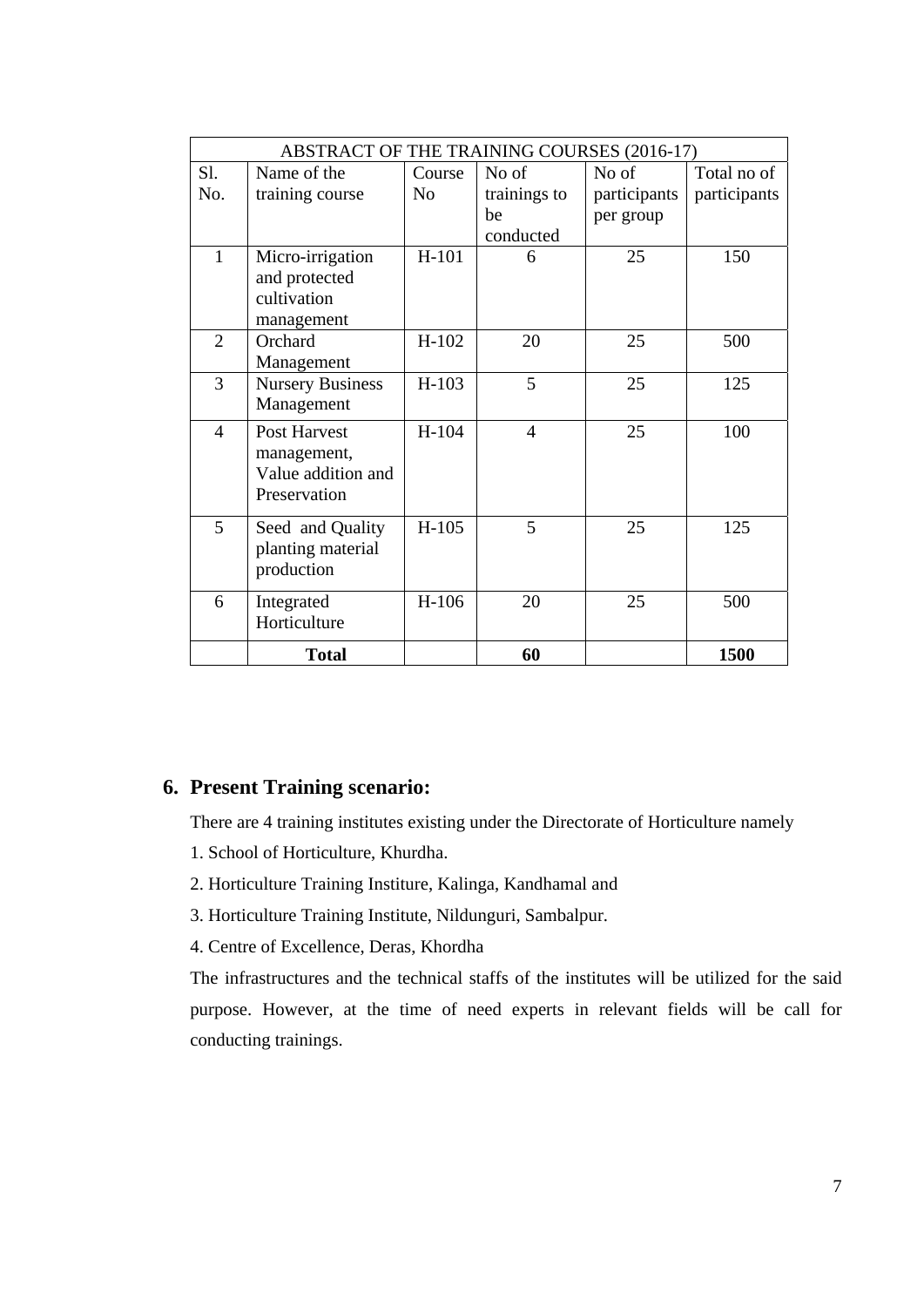## **7. The proposal:**

Training programme for 60 batches @ 25 no's per batch during 2016-17.

### **8. Financials:**

#### ESTIMATE FOR TRAINING PROGRAMMES (FOR EACH BATCH)

No. of participants: 25 per batch

Duration: 30 days

| S1.            |                                                                                                                               |              |       | Amount |
|----------------|-------------------------------------------------------------------------------------------------------------------------------|--------------|-------|--------|
| No.            | Item of expenditure                                                                                                           | Unit         | Rate  | (Rs.)  |
| $\mathbf{1}$   | Lodging and boarding of the<br>participants Lodging @Rs.50/bed/day<br>and Boarding @Rs.150/day<br>. For<br>30 days            | 25           | 200   | 150000 |
| $\overline{2}$ | Training materials                                                                                                            |              |       |        |
|                | Training bag                                                                                                                  | 25           | 200   | 5000   |
|                | Writing pad                                                                                                                   | 25           | 60    | 1500   |
|                | Pen                                                                                                                           | 25           | 20    | 500    |
|                | <b>Total</b>                                                                                                                  |              | 280   | 7000   |
| $\overline{3}$ | On farm demonstration & hiring of<br>machineries / materials/ equipment                                                       | $\mathbf{1}$ | 5000  | 5000   |
| $\overline{4}$ | Honorarium to outside expert (1 classes<br>per day)                                                                           | 600          | 30    | 18000  |
| 5              | TE & DA for the entrepreneurs as<br>applicable (To and Fro journey<br>reimbursement on production of<br>Railway / Bus ticket) | 25           | 700   | 17500  |
| $\overline{7}$ | Hiring of Vehicle / P.O.L. expenses for<br>exposure visit                                                                     | $\mathbf{1}$ | 30000 | 30000  |
| 8              | Misc. expenses including reading<br>materials, AV aid, photography,<br>banner, telephone, electricity,<br>documentation etc.  | $\mathbf{1}$ | 15000 | 15000  |
| 9              | Operational expenses / Institutional<br>support                                                                               | $\mathbf{1}$ | 7500  | 7500   |
|                | <b>Total</b>                                                                                                                  |              |       | 250000 |

N.B.: Inter-componental changes permissible during implementation.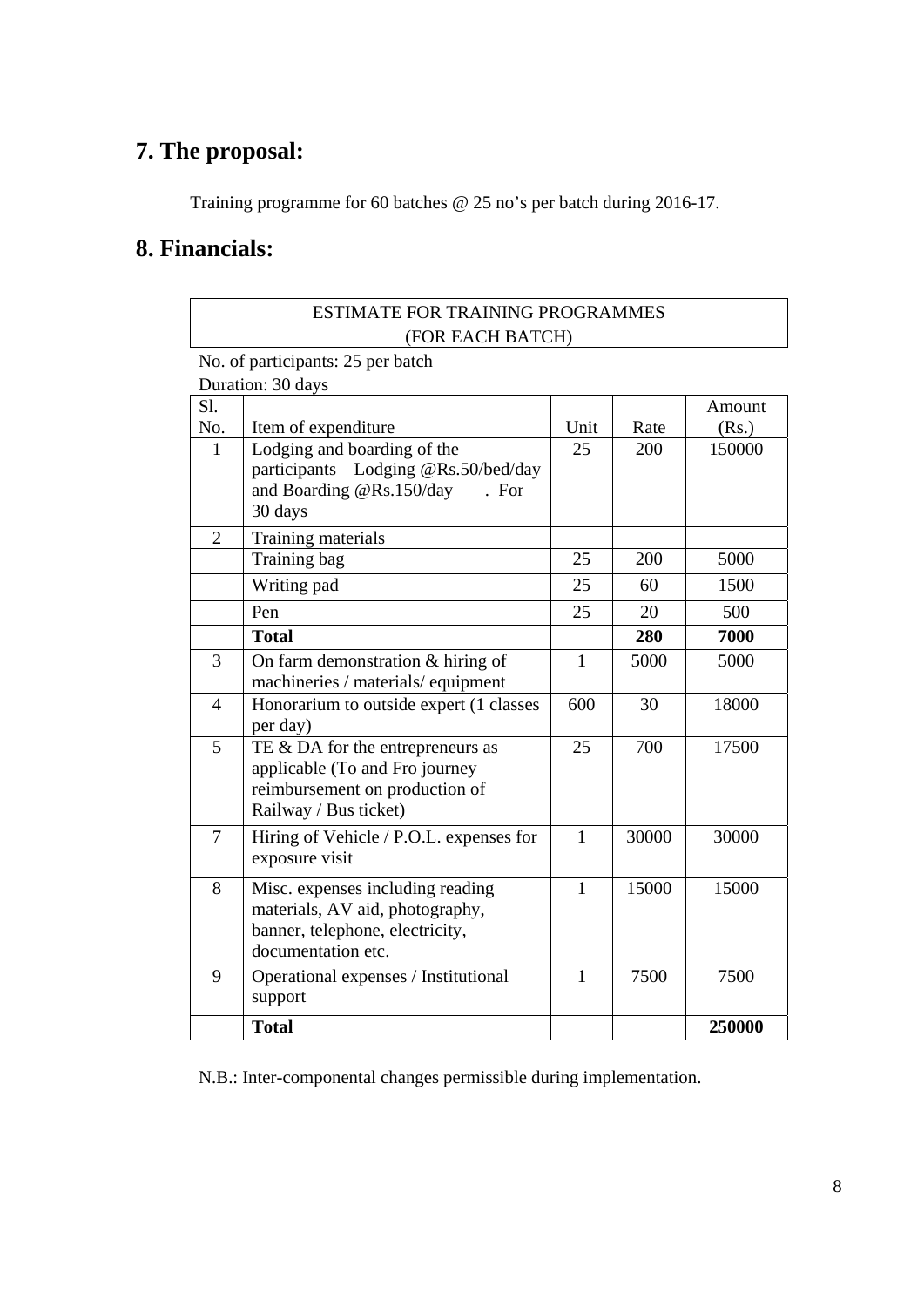|                | PROPOSED ESTIMATE, VENUE AND NO. OF TRAININGS (2016-17) |           |                       |            |          |
|----------------|---------------------------------------------------------|-----------|-----------------------|------------|----------|
| Sl.            | Name of the training                                    | Total no. | <b>Estimated cost</b> | Total cost | Total no |
| N <sub>0</sub> | institute / venue                                       | of        | per batch of          | (Rs.)      | οf       |
|                |                                                         | trainings | training $(Rs.)$      |            | trainees |
| 1              | School of                                               | 19        | 250000                | 4750000    | 475      |
|                | Horticulture, Khurda                                    |           |                       |            |          |
| 2              | <b>Horticulture Training</b>                            | 11        | 250000                | 2750000    | 275      |
|                | Institute, Kalinga,                                     |           |                       |            |          |
|                | Kandhamal                                               |           |                       |            |          |
| 3              | <b>Horticulture Training</b>                            | 24        | 250000                | 6000000    | 600      |
|                | Institute, Sambalpur                                    |           |                       |            |          |
|                |                                                         |           |                       |            |          |
| 4              | Centre of Excellence,                                   | 6         | 250000                | 1500000    | 150      |
|                | Deras                                                   |           |                       |            |          |
|                | <b>Total</b>                                            | 60        |                       | 15000000   | 1500     |

Total Training Expenses**: Rs. 150.00 lakhs** 

#### **10. Modalities of operation:**

| <b>Duration</b>                    | Each course is of 30 (Thirty) days.                  |
|------------------------------------|------------------------------------------------------|
| <b>Educational Qualification :</b> | 8 <sup>th</sup> Pass                                 |
| Age                                | Between 18-45 (However age relaxation may be made in |
|                                    | case of genuine entrepreneurs)                       |

#### **11. Resource Persons for the Trainings**

- ¾ Scientist of OUAT / KVKs / CHES / CTCRI
- $\triangleright$  Specialists & Scheme Officers of State Directorate of Horticulture
- $\triangleright$  Private entrepreneurs excelled in the respective fields
- $\triangleright$  Successful entrepreneurs of the district / state
- $\triangleright$  Officials of credit institution

#### **12. Exposure Visit**

Exposure visit of the entrepreneurs will be made to

- ¾ Ideal Government / OUAT / KVKs / CHES/ CTCRI / OSCDC farms
- $\triangleright$  Field of successful farmers.
- $\triangleright$  Distributor / Dealer points
- $\triangleright$  Different Service Centers
- $\triangleright$  Production centers.